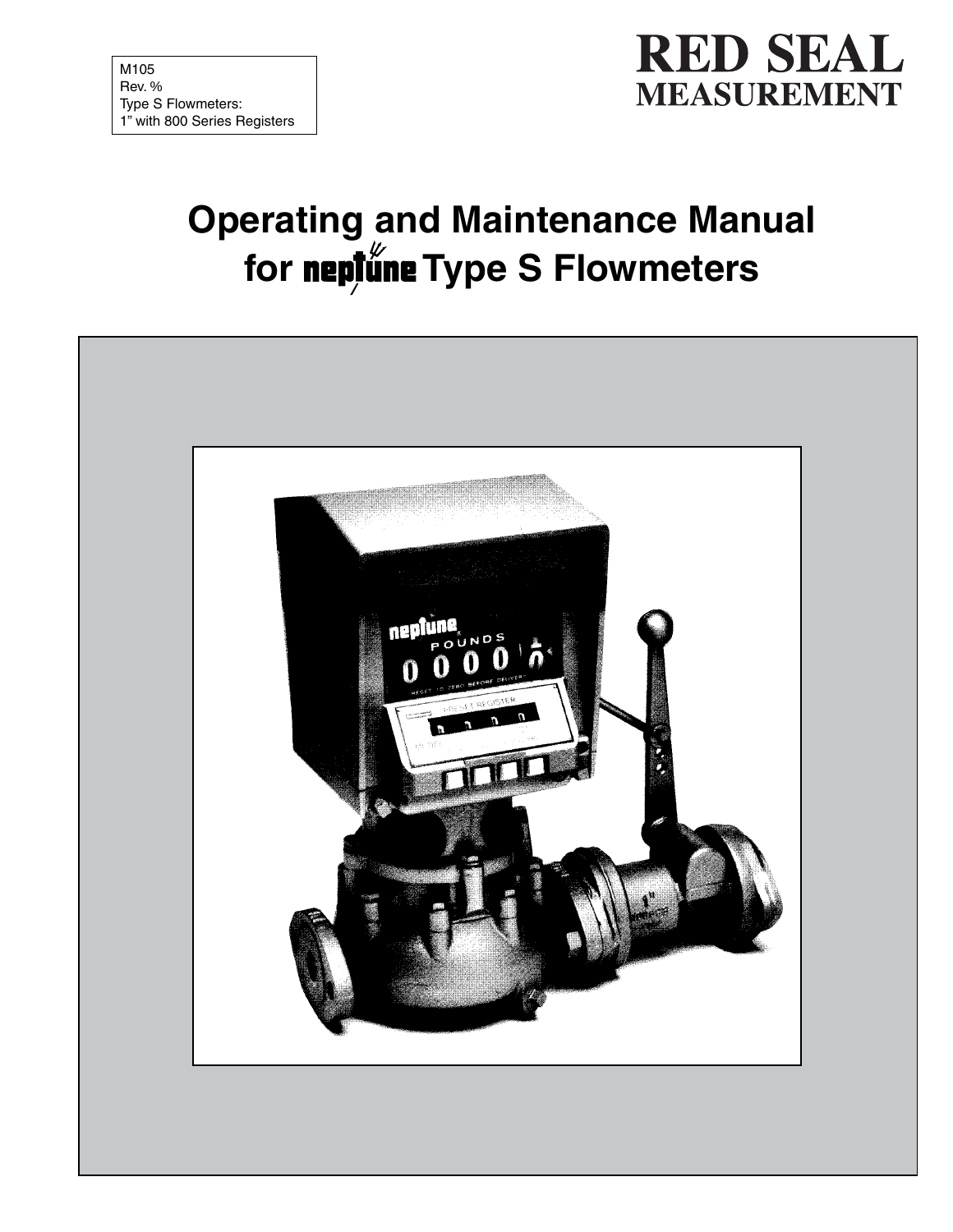# **TABLE OF CONTENTS**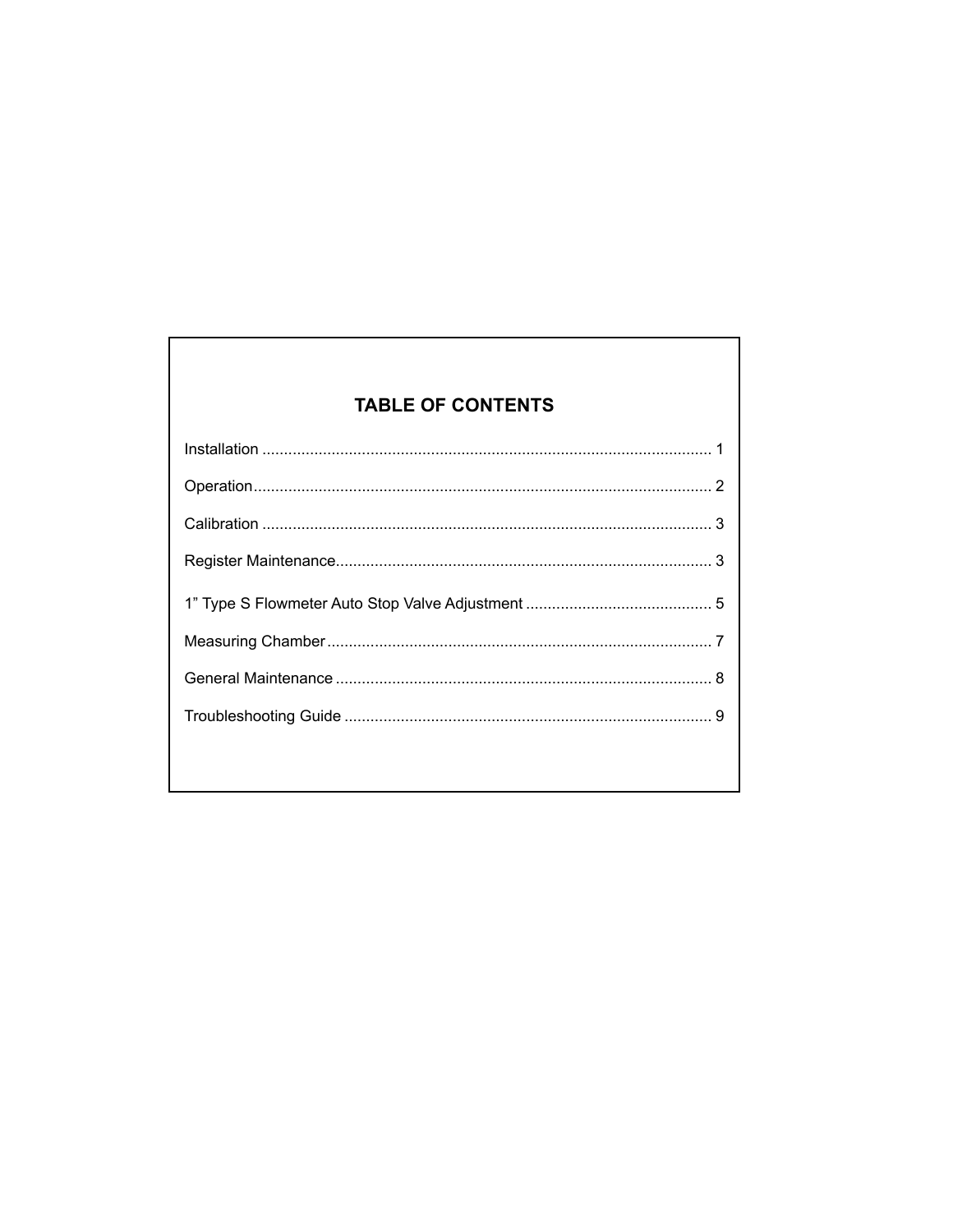| <b>INSTALLATION</b>                                                                                                                                                                                                                                                                                                                                                                                                                                                                                                                                                                                                  | <b>INSTALLATION</b>                    |
|----------------------------------------------------------------------------------------------------------------------------------------------------------------------------------------------------------------------------------------------------------------------------------------------------------------------------------------------------------------------------------------------------------------------------------------------------------------------------------------------------------------------------------------------------------------------------------------------------------------------|----------------------------------------|
| For correct installation of flowmeters, Red Seal Measurement is always available for<br>your assistance. Do not hesitate to call the nearest authorized distributor.                                                                                                                                                                                                                                                                                                                                                                                                                                                 |                                        |
| Plan the installation in such a way as to allow the strainer to be coupled directly to the inlet of<br>the flowmeter. Where this is not possible, any piping between these units should be thoroughly<br>cleaned out.                                                                                                                                                                                                                                                                                                                                                                                                | <b>Before Installing The Flowmeter</b> |
| Be careful to allow room for easy removal of the strainer basket.                                                                                                                                                                                                                                                                                                                                                                                                                                                                                                                                                    |                                        |
| Air releases cannot be supplied for all liquids, but where an air release valve is used, it should<br>be installed in a position as close as possible to the inlet of the flowmeter. This will insure the<br>removal of the greatest possible amount of air from the liquid before metering.                                                                                                                                                                                                                                                                                                                         |                                        |
| Use pipe cement or tape on male threads only.                                                                                                                                                                                                                                                                                                                                                                                                                                                                                                                                                                        |                                        |
| On Open-Ended Systems, the piping on the outlet side of the flowmeter should rise above the<br>height of the flowmeter in order to prevent draining flowmeter. Where a trap is not possible, an<br>anti-drain valve is recommended.                                                                                                                                                                                                                                                                                                                                                                                  | <b>Piping</b>                          |
| Experience has shown the need for a valve bypass connection to be installed around the<br>flowmeter. This arrangement permits product flow in the event that the flowmeter must be<br>removed for repair.                                                                                                                                                                                                                                                                                                                                                                                                            |                                        |
| Where an air release valve is used, the vent pipe should be 3/4" inside diameter pipe or tubing.<br>Care should be taken to prevent any possible obstruction to the free flow of air in this line. This<br>line should be connected to a drip collecting tank or returned to liquid supply tank.                                                                                                                                                                                                                                                                                                                     | <b>Air Vent Line</b>                   |
| The connecting piping should be firmly secured to prevent strain on the flowmeter casing.<br>Provide for expansion or contraction of long runs of piping due to temperature changes, with self<br>aligning couplings, or expansion joints.                                                                                                                                                                                                                                                                                                                                                                           | <b>When Installing</b>                 |
| All piping on the inlet side of the flowmeter should be very thoroughly cleaned out. Whenever<br>possible, place a spool in the place of the flowmeter and flush out all lines thoroughly before the<br>flowmeter is installed. The majority of service calls on new installations would be eliminated if<br>these directions were followed.                                                                                                                                                                                                                                                                         |                                        |
| Inlet and outlet are clearly marked; do not install backwards.                                                                                                                                                                                                                                                                                                                                                                                                                                                                                                                                                       |                                        |
| On Preset Models, the bottom of the valve is below the base of the flowmeter. It is, therefore,<br>necessary to install spacers underneath the flowmeter base when mounting the entire assembly<br>on a platform support. Provide space for the removal of valve bonnet and internal parts on<br>underside of valve. Operating valve handle must have sufficient clearance to be easily opened.                                                                                                                                                                                                                      |                                        |
| To change the direction in which the register will face with respect to the pipe, see "To Rotate<br>Register."                                                                                                                                                                                                                                                                                                                                                                                                                                                                                                       |                                        |
| Open line valves slowly to provide gradual filling of the flowmeter and to prevent overspeeding<br>with air. Pass sufficient liquid to clear the lines of air. Check the rate of flow. It should not exceed<br>the rated capacity of the flowmeter.                                                                                                                                                                                                                                                                                                                                                                  | <b>After Installing</b>                |
| On pump systems, set the bypass of the pump so that the maximum pressure at no time<br>exceeds 125 psi. When the installation is completed, check that the shock pressure (the pressure<br>as the shut-off or Preset Valve is closed) at the flowmeter to ensure it does not exceed 125 psi.<br>The pressure may be checked my installing a pressure gauge at the inlet of the flowmeter.<br>Do not try to increase the flow through undersize pipes and fittings by means of excessive<br>pressures, as this will result in leaking gaskets and collapsed air release floats when air release<br>equipment is used. |                                        |
| Temperature of the liquid should not exceed that specified for the flowmeter.                                                                                                                                                                                                                                                                                                                                                                                                                                                                                                                                        |                                        |
| Test the flowmeter as per instructions herein. All flowmeters are carefully calibrated and tested<br>at the factory, and no adjustment should be necessary. Instructions for correcting the calibration,<br>if the registration appears to be inaccurate, are contained elsewhere in this manual.                                                                                                                                                                                                                                                                                                                    |                                        |
|                                                                                                                                                                                                                                                                                                                                                                                                                                                                                                                                                                                                                      |                                        |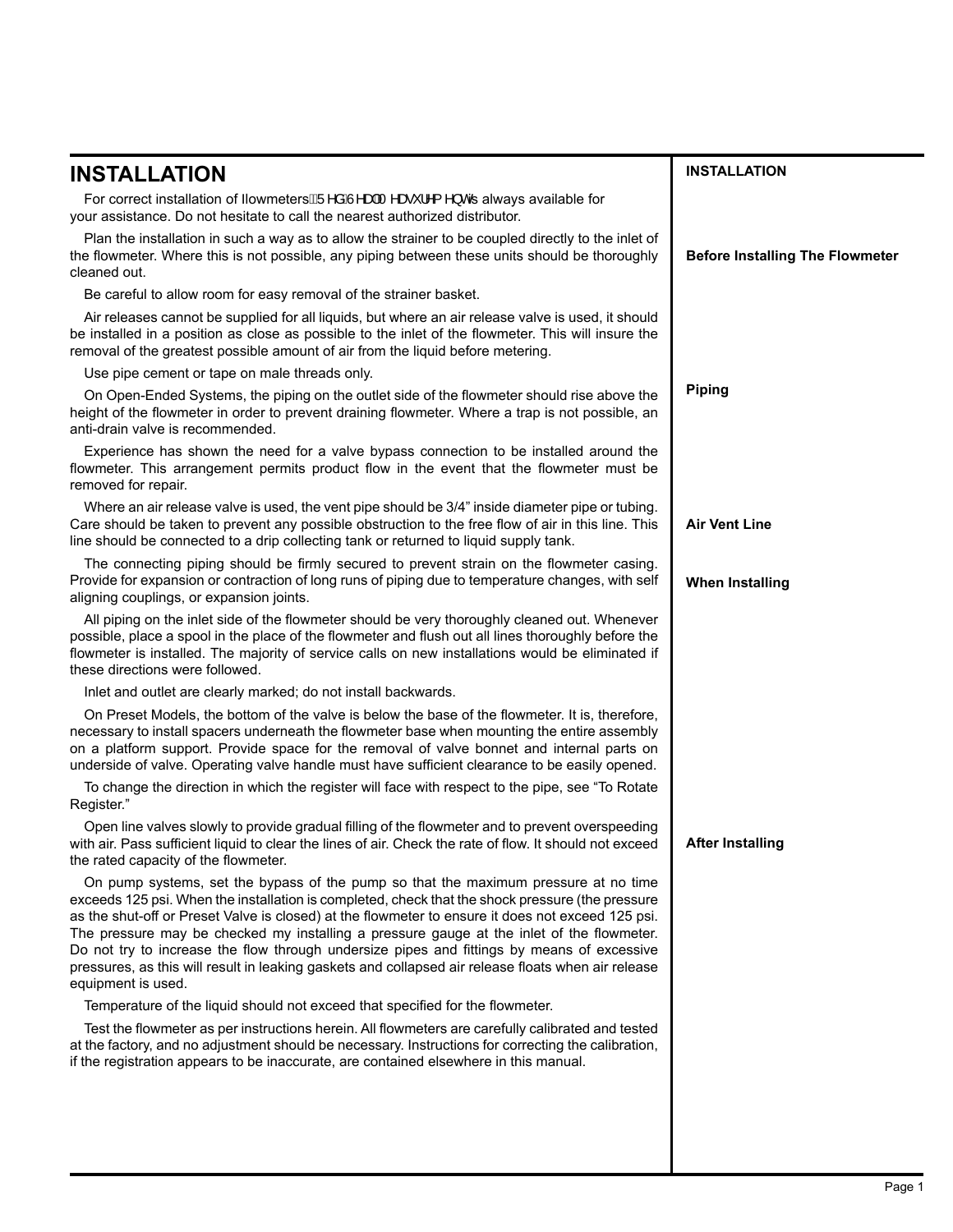# **OPERATION**

When the installation is still new, the strainer should be cleaned very frequently. After the system has had a chance to be thoroughly washed out, periodic cleaning is recommended.

- 1. Reset the register to zero by turning operating knob to the rear stop. On Printer models, first insert ticket.
- 2. On Preset models, set the Preset wheels to the desired quantity.
- 3. Start pump-Open Preset Valved (or other delivery valve is Preset Valve is not used).
- 4. After completing delivery on Printer models, stamp final reading on ticket by turning operating knob to the front stop and remove ticket.

The cumulative totalizer is visible through the mask at the upper right-hand corner of the register.

Press the setting buttons inward until the desired quantity is noted on the Preset wheels.

Pushing the red emergency stop button will trip the valve. After it has been used either the delivery may be completed automatically as originally set by re-opening the valve, or the mechanism may be set for a new figure. The accuracy of delivery in either case is not affected.

To insert a ticket be sure that the operating knob is turned to its forward stop. Then depress the Dust Bar and insert the ticket in the ticket slot under it, "face-down, bottom end first" as noted on the instruction plate. Turn the operating knob to its rear stop. This resets the visible wheels to zero, locks the ticket in place, and prints the initial reading on the ticket.



#### **OPERATION**

**Cleaning the Strainer**

**To Operate the Flowmeter**

**Totalizer**

**To Set the Preset Mechanism**

**Emergency Stop**

**To Insert and Remove the Tickets**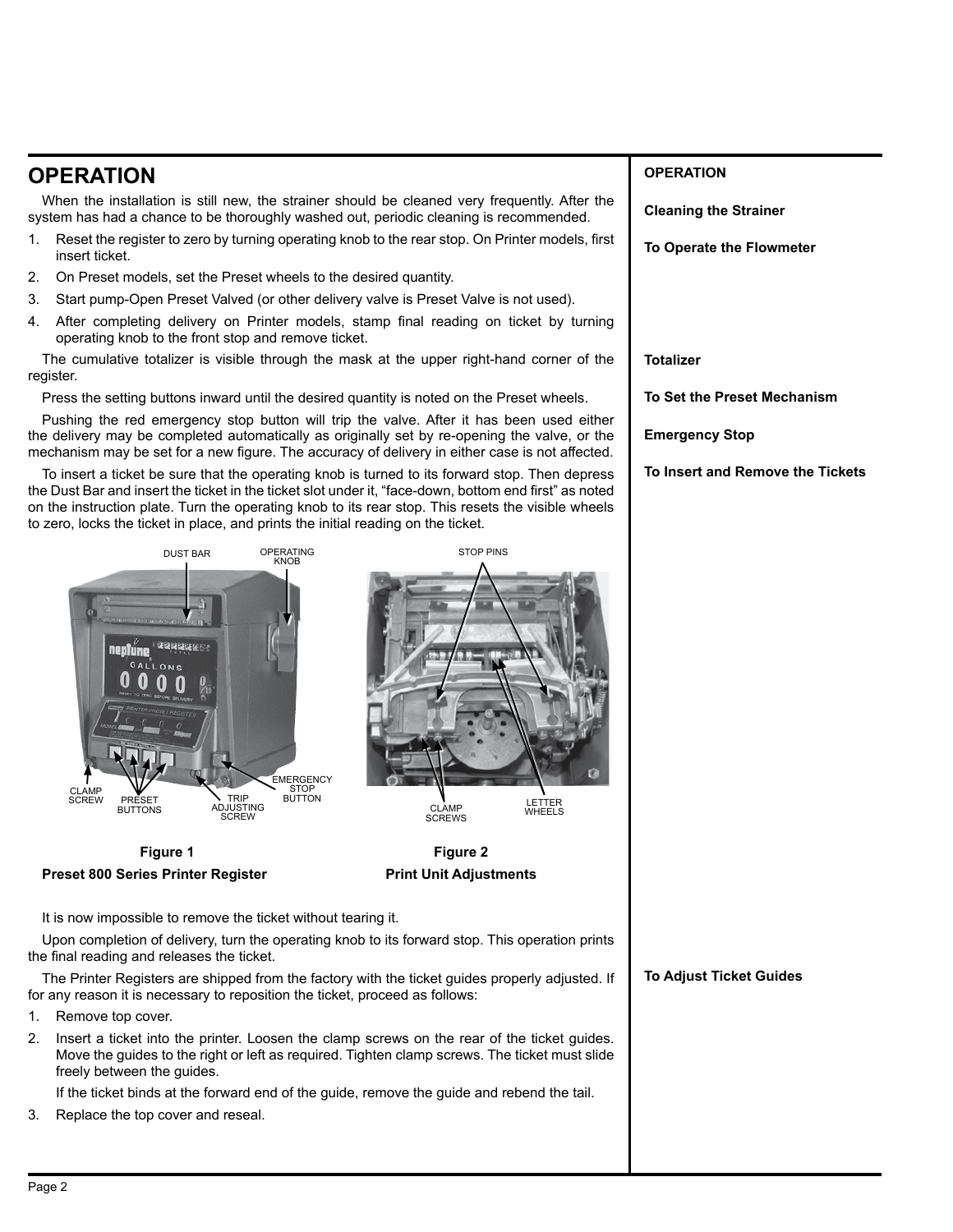| <b>CALIBRATION</b>                                                                                                                                                                                                                                                                                                                                                                                                                                                                                    | <b>CALIBRATION</b>                                                               |
|-------------------------------------------------------------------------------------------------------------------------------------------------------------------------------------------------------------------------------------------------------------------------------------------------------------------------------------------------------------------------------------------------------------------------------------------------------------------------------------------------------|----------------------------------------------------------------------------------|
| When testing flowmeters having registers reading in pounds the testing should be done with<br>reliable scales which will hold 400 or more pounds of product plus the container. A flowmeter<br>actually measures volume, and the weight per given volume of product changes with a change<br>in temperature. Therefore, it is necessary to test this type of flowmeter with the product passing<br>through the flowmeter at the normal operating temperature.                                         | <b>Flowmeters Reading In Pounds</b>                                              |
| It is advisable to calibrate all flowmeters measuring viscous liquids by weight since it is difficult<br>to properly drain these liquids from volumetric type test measures.                                                                                                                                                                                                                                                                                                                          |                                                                                  |
| When checking the calibration of the flowmeter, use a calibrated test measure of sufficient<br>size that the flowmeter will operate at normal flow rate for at least one (1) minute. For checking<br>this flowmeter, use a 50 or 100 gallon volumetric test measure of approved design (a container<br>with a conical upper portion terminating in a long narrow neck that is fitted with a slight gauge).                                                                                            |                                                                                  |
| Erratic registration is an indication of trouble in the system and is usually caused by air or dirt<br>in the measuring chamber. Do not try to correct this by recalibrating the flowmeter, but first check<br>for the presence of air in the line; then if the trouble has not been found, clean the flowmeter as<br>directed.                                                                                                                                                                       |                                                                                  |
| Over-registration is an indication of air, whereas under-registration is generally caused by dirt<br>or pipe scale in the measuring chamber, by the liquid bypassing the flowmeter in some manner,<br>or by a damaged or worn internal mechanism.                                                                                                                                                                                                                                                     |                                                                                  |
| Consistent over-registration or under-registration indicates need for recalibration. See Form TSG-<br>310 for recalibration procedures. These forms can be obtained from your nearest distributor,<br>or contact Red SEal Measurement, 1310 Emerald Road, Greenwood, SC 29646.                                                                                                                                                                                                                        |                                                                                  |
| <b>REGISTER MAINTENANCE</b><br>Register Parts are such that only minor field repairs are advisable. When a register is in need of<br>extensive service or repair other than that for which instruction is given here, it is recommended<br>that the register be returned to the nearest distributor for repair. If a replacement register is<br>needed, be sure to specify the exact model of the register replaced as well as the change<br>gears in the register.                                   | <b>REGISTER MAINTENANCE</b>                                                      |
| "REV." SPINDLE<br>FOR CHANGE GEAR "S"<br>CHANGE GEAR "R"<br><b>CHANGE GEAR "S"</b><br>(ON STD. SPINDLE)                                                                                                                                                                                                                                                                                                                                                                                               |                                                                                  |
| Figure 3<br><b>Change Gear Arrangement</b>                                                                                                                                                                                                                                                                                                                                                                                                                                                            |                                                                                  |
| <b>800 SERIES REGISTER</b>                                                                                                                                                                                                                                                                                                                                                                                                                                                                            |                                                                                  |
| Loosen the two clamp screws on lower front of the register. Lift the register off. On auto-Stop<br>models the valve linkage must first be disconnected. (Remove cotter pin and washer at valve<br>end.)<br>When one register is removed and another substituted, (1) Check the number of teeth on the                                                                                                                                                                                                 | <b>800 SERIES REGISTER</b><br><b>To Remove Register From</b><br><b>Flowmeter</b> |
| change gears (Figure 3). They must be the same as the gears on the old register and on the<br>same respective spindles. The number of teeth is stamped on each gear. To remove these<br>gears, close the split end of the spindle with a pair of pliers and pull off the gear. After putting on<br>a gear, spread the end of the spindle slightly. (2) Make sure that the position of the "Gear shifter"<br>is the same on the new register as on the old one. Each hole is lettered for convenience. |                                                                                  |
| NOTE: Type S meters supplied since 1990 do not utilize the gear shifter mechanism.                                                                                                                                                                                                                                                                                                                                                                                                                    |                                                                                  |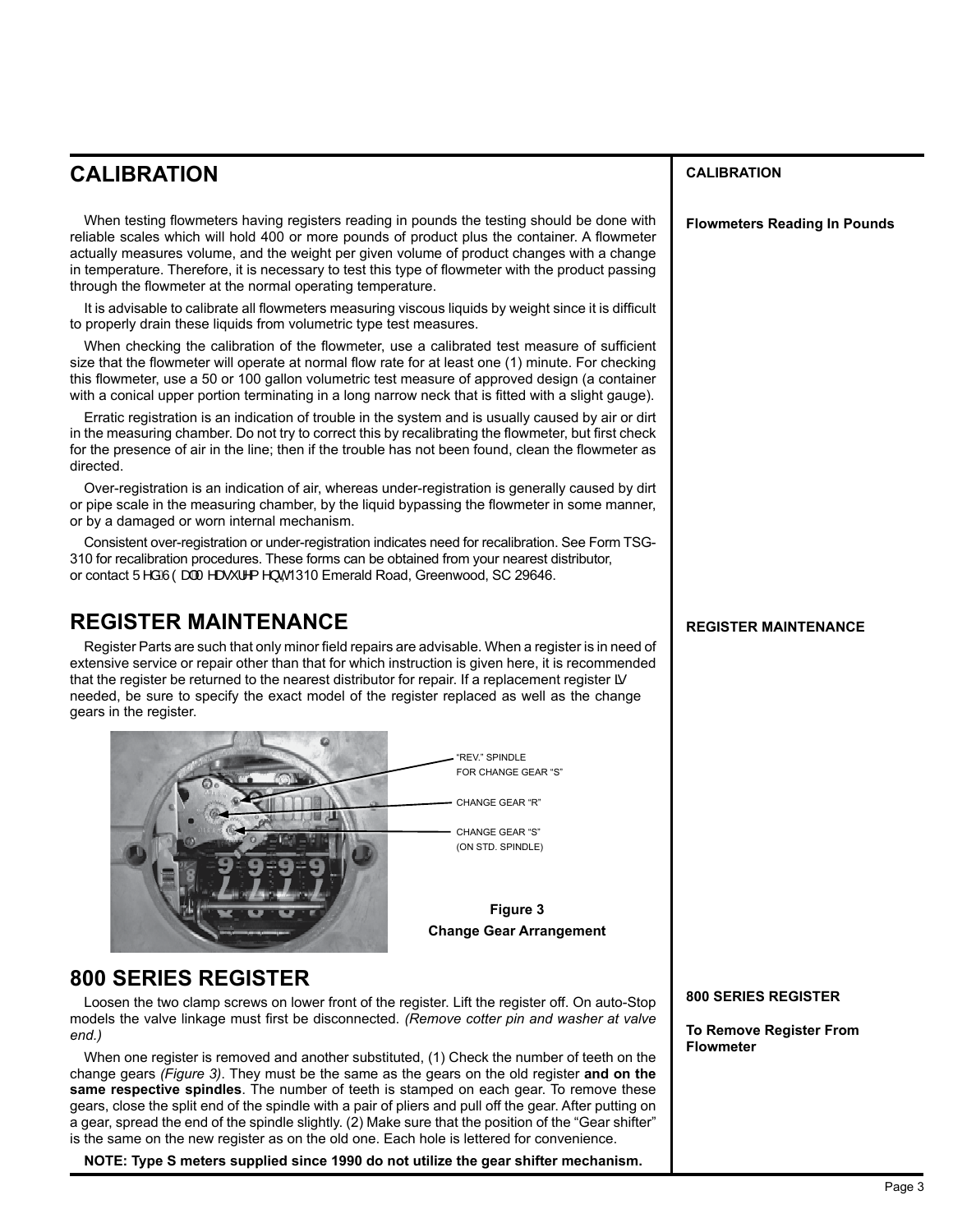

Register masks are made of plastic and require special treatment. Instructions for cleaning are given below:

If the mask becomes soiled with grease and oil, solvents for these substances, such as kerosene or naphtha, may be used to remove dirt. However, sprays that are commonly employed in cleaning glass windshields must not be used as cleaners.

A water solution of nonabrasive soap is recommended for washing grease, oil or dirt from the mask. It is then cleaned by rubbing gently with a soft cloth, in a manner similar to cleaning window glass; rinsing the mask in clean water, and finally drying.

Scouring cleanser and similar material must not be used in cleaning the mask since they contain abrasives that scratch the surface.

The use of solvents, such as acetone, ethyl acetate, benzene and ethylene dichloride to brighten the surface of the mask is never recommended since these substances soften the surface of the plastic.

Note: large magnetic drive assembly accompanies 800 series register.

# **TO ROTATE REGISTER**

IN.

When the flowmeter is assembled as a Left Hand assembly and it is desired to change it to a Right Hand assembly, or vice versa, proceed as follows:

- 1. Remove cotter pins (E) from valve linkage.
- 2. Unscrew the outside register link lock nut (P) and remove connecting rod (G).
- 3. Remove register link (N), rotate 1/2 turn and reassemble onto register as described in appropriate valve adjustment instructions. (Page 5)
- 4. Loosen two clamp screws on lower front of register, lift register up and turn register 180º.
- 5. Remove four handle housing assembly hex screws (C) and remove handle housing assembly from valve.
- 6. Remove valve handle set screw (B) and slide handle off bushing. Remove two cam retaining screws *(not shown)*. Remove shaft seal plug (D). Disassemble valve operating shaft and valve operating cam. Reassemble valve operating shaft and install valve operating cam in the reverse direction. Reinstall two cam retaining screws and shaft seal plug. Reinstall housing assembly with valve operating cam acting on pilot rod. Secure with four hex screws (C). Reassemble valve handle (A) on knurled knob in position as shown for specific assembly.

After completing the above instructions, the valve linkage must be adjusted in accordance with the procedure for the specific type valve as outlined on page 5.

**To Rotate the Register**

**To Clean Register Mask**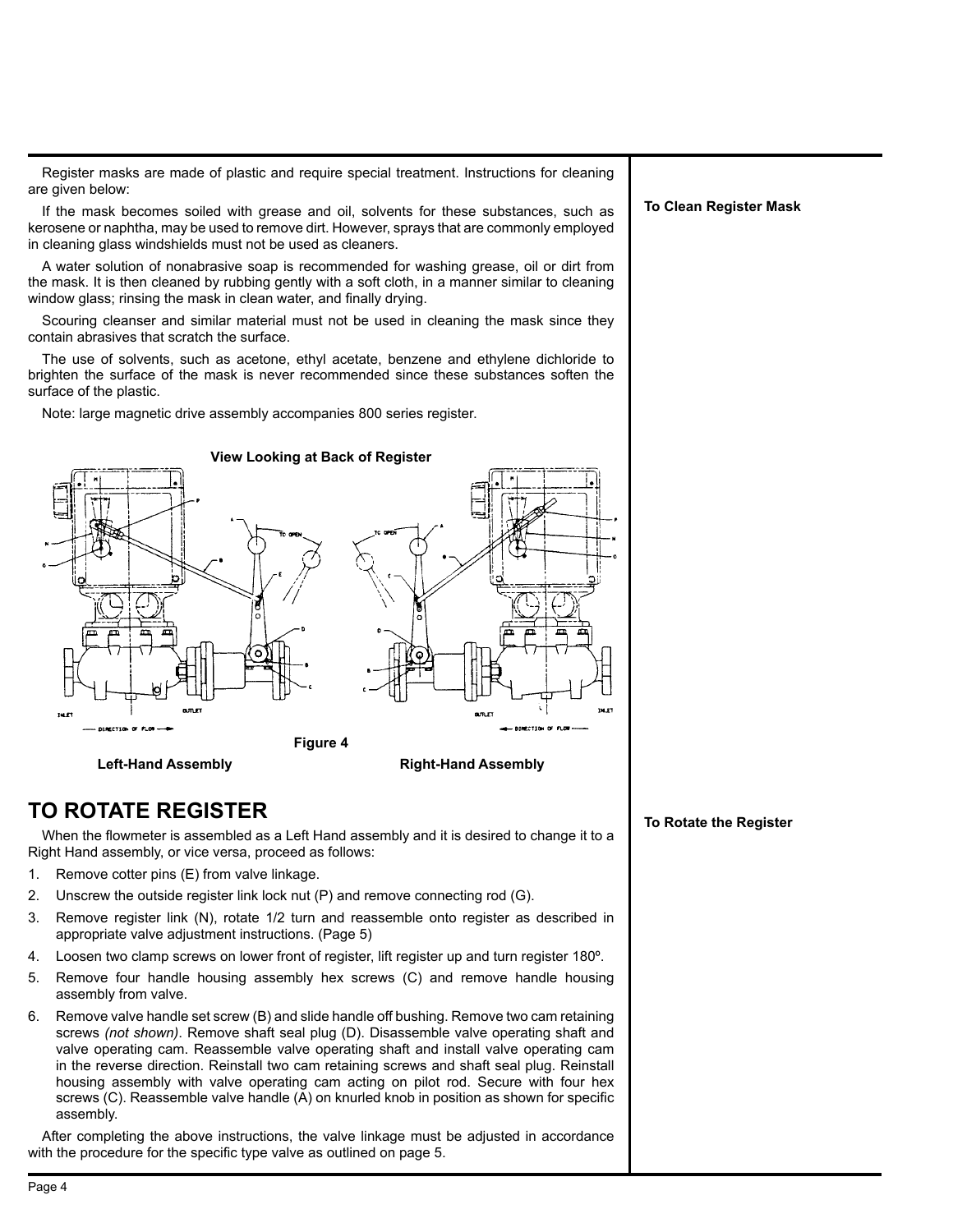# **1" TYPE S FLOWMETER AUTO STOP VALVE ADJUSTMENT**

**Note:** Before any adjustment of the Double Trip or Single Trip Auto-Stop Valve is made, be sure that the Auto-Stop setting wheels indicate a quantity, other than zero, to insure that the trip mechanism of the register is in proper position.

#### **To Adjust Valve Linkage With Valve At Outlet of Flowmeter**

- 1. Depress the emergency stop button on the register and turn the shaft (O) clockwise (as viewed from rear of register.)
- 2. Assemble register arm (N) on knurled knob in position as shown for specific assembly. (Figure 5) Arm should move an equal distance each side of vertical center line (M) (Angle  $x=x$ ).
- 3. Assemble one nut (P) on connecting rod (G) and the other end of the connecting rod to the center hole in handle (A) using washers and cotter pins (E).
- 4. Open valve all the way. Turn shaft (O) counter clockwise to latch up mechanism. With valve held open, tighten nut (P) against register arm link. Then assemble and tighten second nut at (P).
- 5. Depress the emergency stop button and allow the valve to close. At this point the linkage between the valve and the register must be free. If it is not, the above adjustments must be rechecked.
- 6. Set the register to deliver the minimum quantity and open the valve to run product through the flowmeter.
- 7. After the initial trip occurs the valve should close to the intermediate flow position. This rate will vary depending on product metered. If the valve closes too far, or all the way, adjust nuts (P) to provide additional rod length.
- 8. It is sometimes necessary to change the position of the handle. This can be done by loosening handle screw (B) and repositioning the handle as follows: If the register mechanism will not latch up, position the handle further toward the register. If the valve will not close, the handle may be positioned away from the register. Fine adjustments may be made by changing the effective length of connecting rod (G) utilizing nuts (P). The rod length (G) may also be varied by positioning the end of the rod in the upper or lower holes in the valve handle.

#### **View Looking at Back of Register**



**Left-Hand Assembly Right-Hand Assembly**

.<br>In Fi

**1" Type S Flowmeter Auto Stop Valve Adjustment**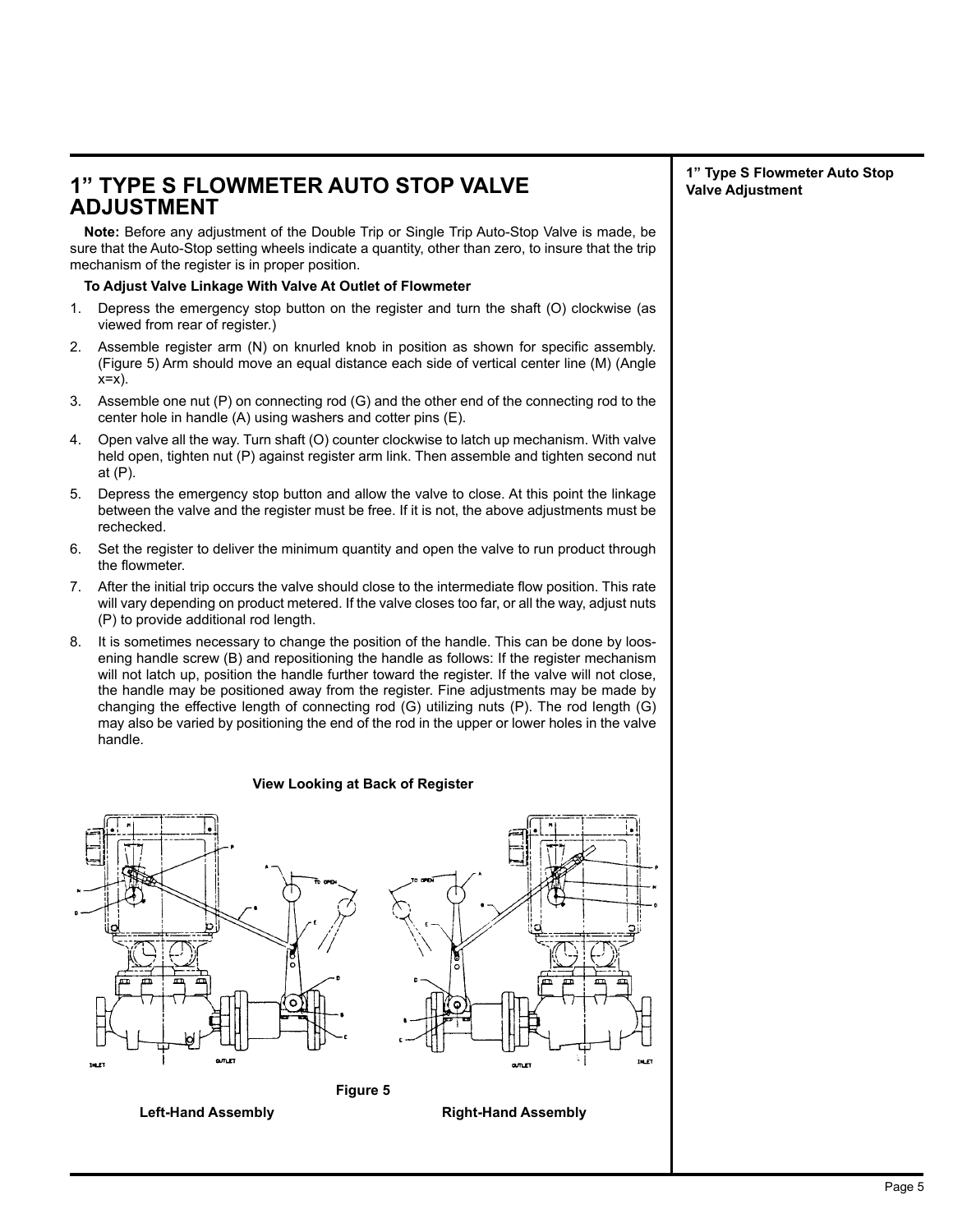### **MEASURING CHAMBER**

This operation is not difficult and may be performed by any competent mechanic. No special tools are required. No trouble need be expected if these few simple, but important directions are followed. Do not open the flowmeter until you have checked over all other possible causes of erratic registration.

#### **MEASURING CHAMBER**

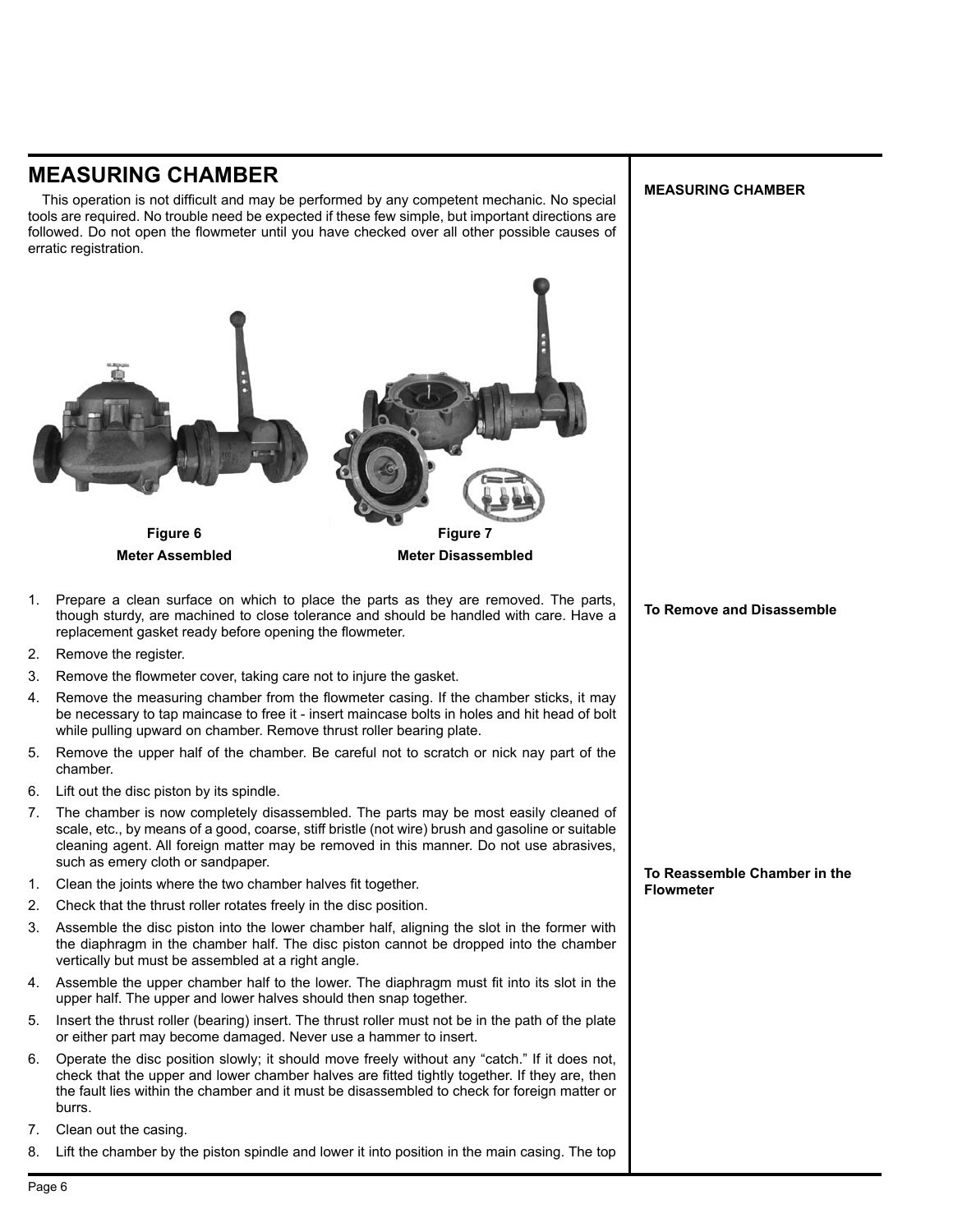of the chamber should be level with the gasket seat. If it is not, pressing by hand should do so.

- 9. When replacing the cover, first inspect the gasket and then set the arm of the gear train so that it will not come down on the piston spindle.
- 10. Make sure that the cover is down on its seat before tightening the bolts.

Leakage just below the register is the sign of leaking stuffing box.

Remove the register and register adapter. If tightening the stuffing box nut by the fingers does not stop the leak, replace with a newly packed nut. It may also be necessary to replace the spindle. These nuts are carefully packed and the hole machine-reamed to the size of the spindle at the factory. Do not try to repack because hand-packed nuts cause excessive friction and scoring of the spindle.

- 1. Remove the register and register adapter.
- 2. Remove star connection (from flowmeter spindle) using a No. 8 Allen Wrench.
- 3. Remove the flowmeter cover with gear train assembly attached. Keep dirt out of the flowmeter, and avoid injury to the cover gasket.
- 4. Unscrew the stuffing box nut (1).
- 5. Remove the clamp nut (2); gear train assembly can be removed from under side of flowmeter cover.
- 6. Install replacement gear train making sure that the replacement has the same reduction. **Note: Pack gear train and housing full with non-water soluble grease on enclosed type.**
- 7. When replacing the cover, first inspect the gasket and then set the arm of the gear train so that it will not come down on the piston spindle.

### **GENERAL MAINTENANCE**

In the maintenance of Type S" Flowmeters, little is necessary other than to see that the proper conditions of operation are preserved. These conditions, once the flowmeter has been properly installed, consist merely of guarding against foreign matter, such as sediment and air, and excessive heat damaging the disc piston. Also, do not permit the flowmeter to be operated at a rate of flow greater or less than that recommended.

The liquid passing through the measuring chamber must be free of grit and other forms of sediment in order to prevent unnecessary friction and the scoring of the piston and chamber. Evidence of trouble from this source will be found in the under-registration of the flowmeter.

Periodic cleaning of the strainer at the inlet of the flowmeter will help to insure against this trouble. In the design of this unit, particular care has been taken to make this operation as simple as possible.

Being an instrument which measures by volume, a flowmeter will record the passage of air as well as the liquid being measured. Over-registration is the result. The Air-Release valve is intended to prevent this condition by venting this air before it passes through the measuring chamber.

2" Type 3B units, due to the limited available space, will not separate an emulsion of air and liquid. Even tank air release valves will not efficiently separate air from extremely viscous liquids.

When testing, sufficient size of receiving tank should be used to permit operating the flowmeter at normal flow rate, for at least one minute.

Before a flowmeter is placed in storage, the measuring chamber must be flushed with suitable liquid, such as mineral oil. Water may be used if freezing conditions are not likely. **Storage**

**Stuffing Box Leakage at the Stuffing Box Loose or Worn Stuffing Box Nut**

**To Replace the Gear Train**

**Sediment**

**Air**

**Testing**

**General Maintenance**

**Figure 8 Stuffing Box**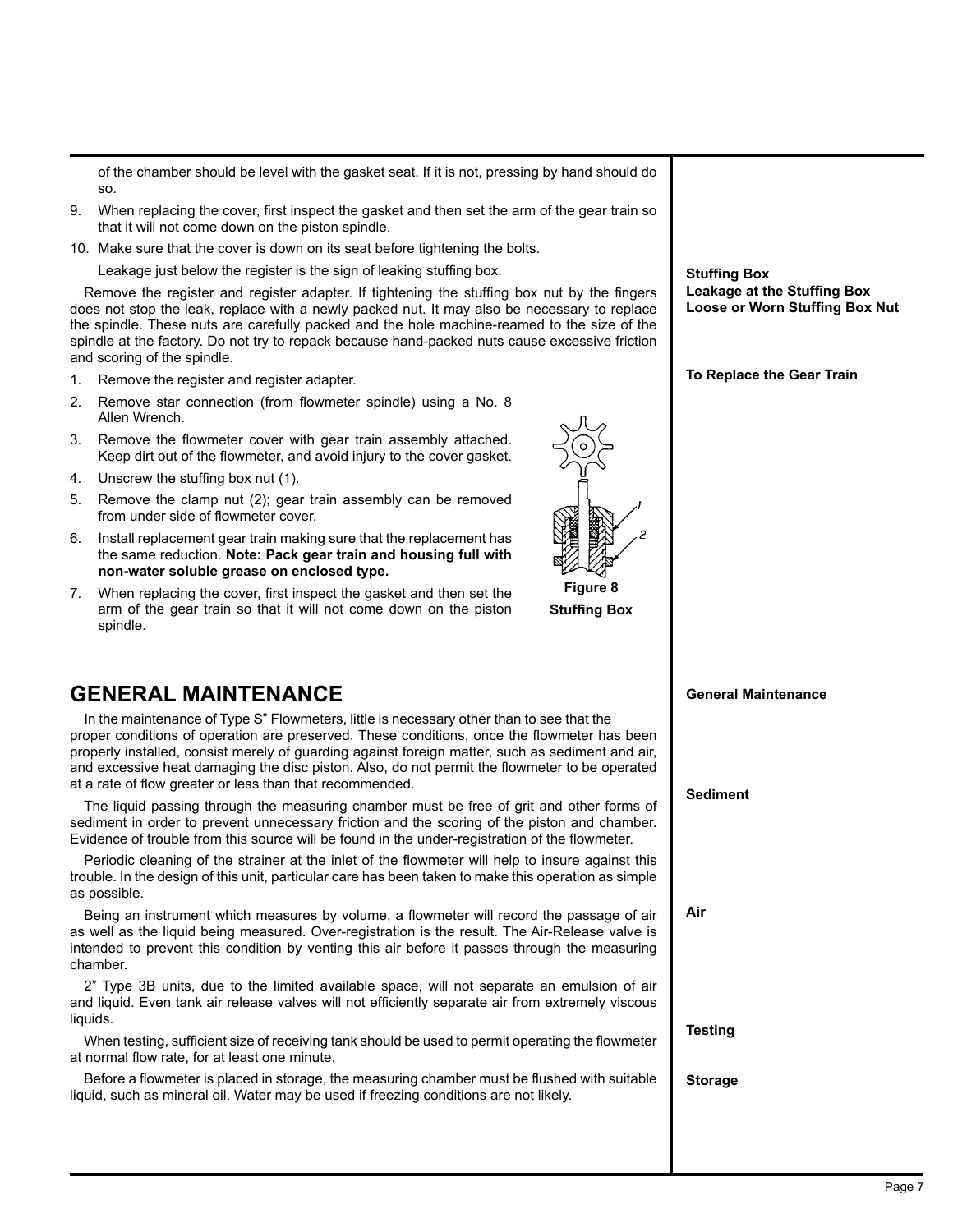| <b>TROUBLESHOOTING GUIDE</b> |                                                                                                                                                                                                                                                                                                                                                                                                                                                                  | <b>TROUBLESHOOTING</b> |
|------------------------------|------------------------------------------------------------------------------------------------------------------------------------------------------------------------------------------------------------------------------------------------------------------------------------------------------------------------------------------------------------------------------------------------------------------------------------------------------------------|------------------------|
| 1.                           | Register Not Working when Liquid is Flowing<br>By-pass around flowmeter not shut off.<br>Frozen condensation inside register.<br>Register in need of repair.<br>Sheared key on "Change Gear" -caused by ice in register.                                                                                                                                                                                                                                         |                        |
| 2.                           | <b>Leakage at the Stuffing Box</b><br>Loose or worn stuffing box nut or worn spindle.                                                                                                                                                                                                                                                                                                                                                                            |                        |
| 3.                           | <b>Chronic Leakage at the Main Case Gasket</b><br>Broken gasket or loose bolts.<br>Excessive line or shock pressure.                                                                                                                                                                                                                                                                                                                                             |                        |
| 4.                           | Reduction in the Rate or Complete Stoppage of Discharge<br>On gravity or on pump systems (pump laboring):<br>Blocked strainer due to sediment or frost.<br>Partially open valve in system.<br>On pump systems (pump not laboring):<br>Pump bypass stuck open.<br>Air release valve fails to close allowing liquid and pressure to dissipate<br>back to supply.<br>Worn pump.                                                                                     | <b>Preset Models</b>   |
| 5.                           | <b>Over-Registration-Erratic</b><br>On pump systems:<br>Air Release Valve jamming on air vent plugged allowing air to pass<br>through the flowmeter.<br>Leaks in the suction line such as at valves, valve stems, pump packing,<br>or flange gaskets causing emulsion of air and liquid.<br>Air pockets in closed-end piping in the suction line.<br>Excessive suction caused by valves only partly open, suction piping<br>too small or suction lift too great. |                        |
| 6.                           | <b>Under Registration-Erratic</b><br>Dirt in the measuring chamber.<br>Badly worn measuring chamber.<br>Main casing distorted or damaged.<br>Dirt under the seat of the measuring chamber at the outlet port (after cleaning).<br>Leakage around the flowmeter due to partly open by-pass valve.<br>Damaged internal parts.                                                                                                                                      |                        |
| 7.                           | <b>Consistent Over- or Under-Registration</b><br>Flowmeter in need of calibration.                                                                                                                                                                                                                                                                                                                                                                               |                        |
| 8.                           | Liquid Leaking Out the Air Release Vent<br>Worn, damaged or defective valve unit.                                                                                                                                                                                                                                                                                                                                                                                |                        |
| 9.                           | Valve Will Not Latch Open<br>See "To Adjust Valve Connecting Link."                                                                                                                                                                                                                                                                                                                                                                                              |                        |
|                              |                                                                                                                                                                                                                                                                                                                                                                                                                                                                  |                        |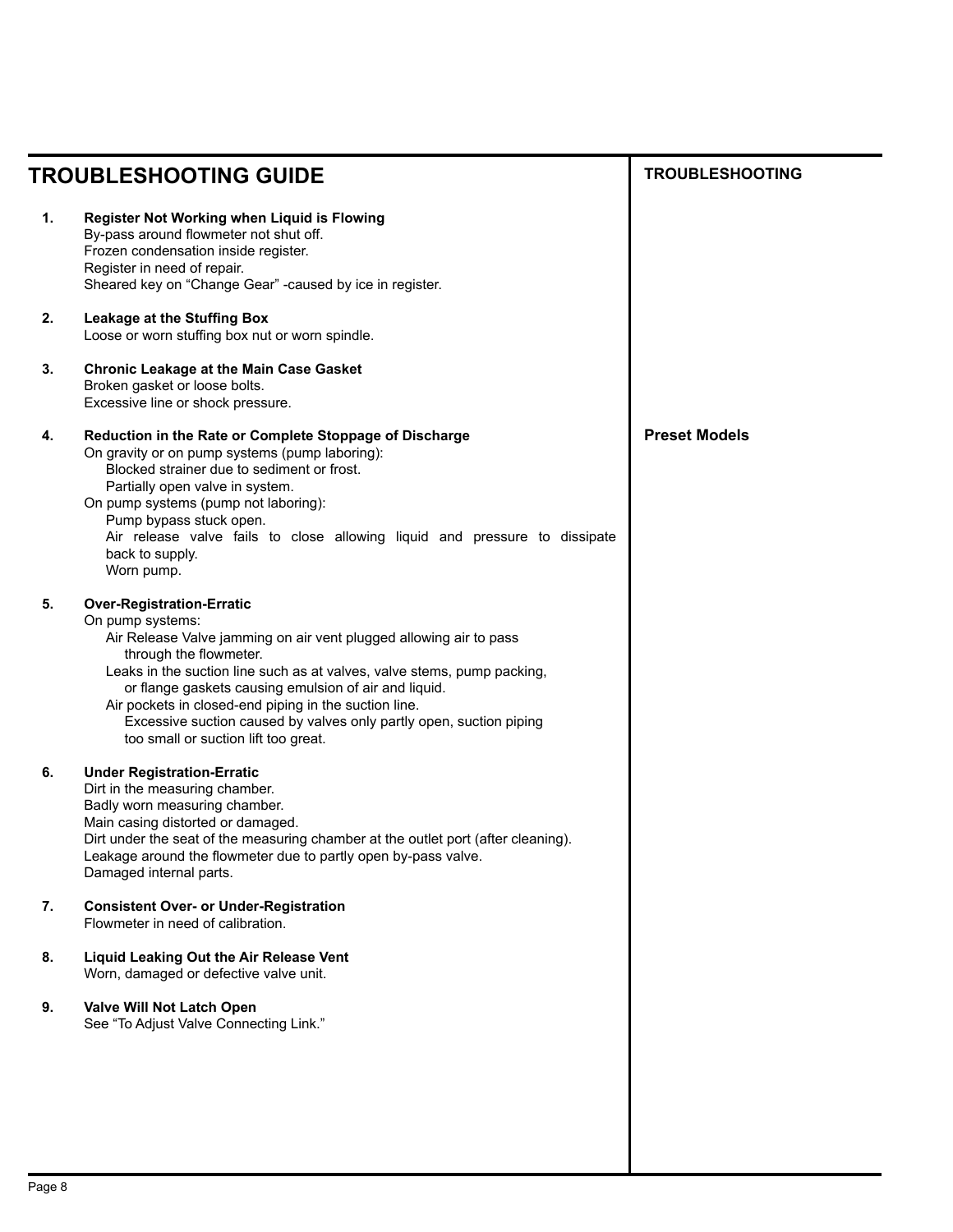Page 9